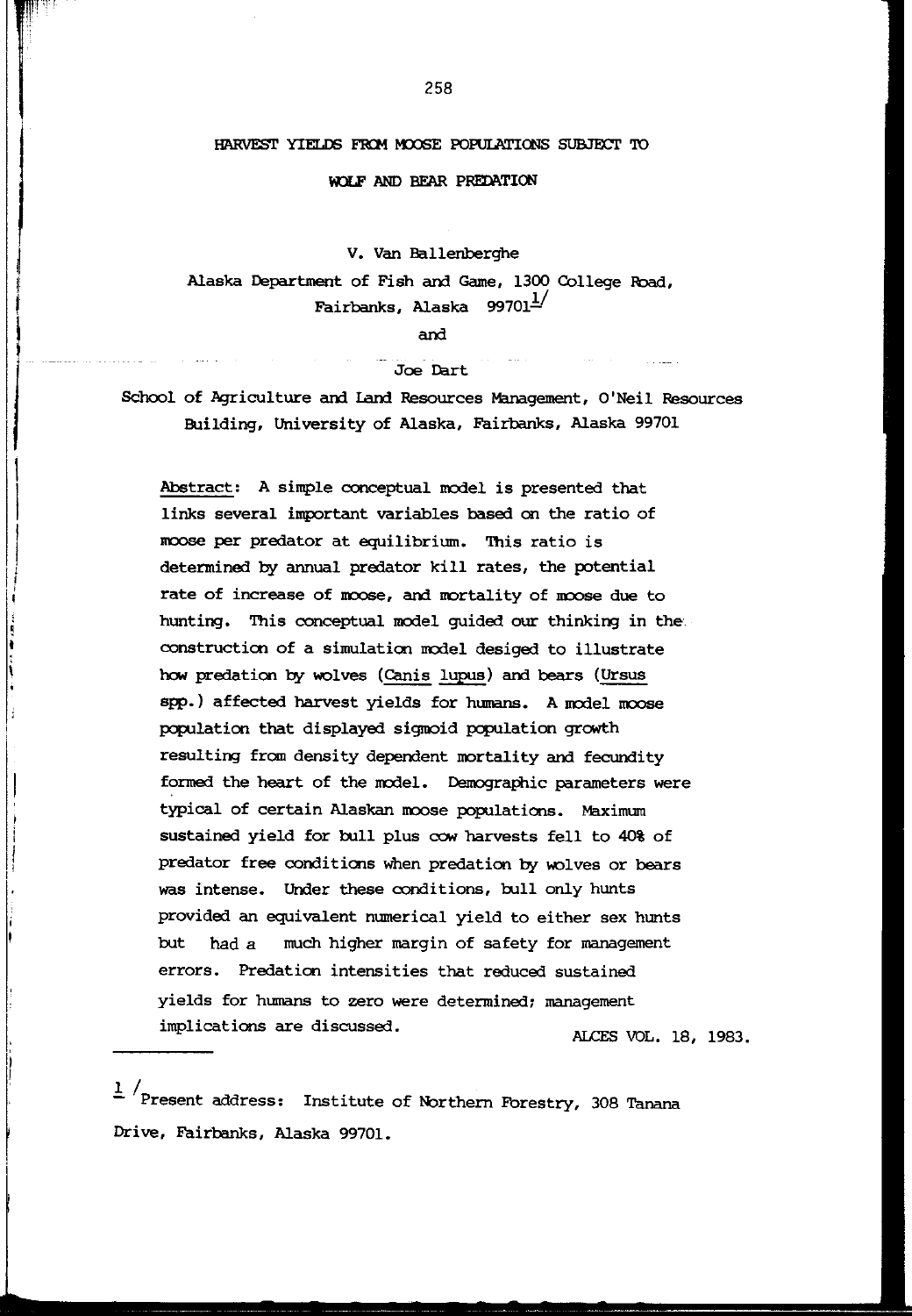In recent years moose managers in several diverse areas of North America have had to deal not only with the impact of increasing human pressures on moose and their habitat, but also with problems caused by efficient wild predators that seemed capable of reducing harvest yields for humans. Management strategies have ranged from severe curtailment of human harvests to severe reductions of predators, both with the expectation that future yields to hunters would improve. Often, managers Who applied these actions had too few data and too little understanding of the inter-relationships between hunting, predation, weather, forage supplies, and moose numbers, and it was seldom clear how all of these factors interacted to produce variable yields. The net result has generally been poor understanding of: (1) the extent to Which a given intensity of predation can reduce harvest yields, (2) When to initiate predator reductions to maximize long lerm yields, (3) When to stop predator reductions, and (4) What to expect When rore than one species of predator is operating.

The purpose of this paper is to address points 1 and 4 above. Our approach was to construct a model moose population that closely mimicked certain natural populations, and then to subject the rodel population to varioos intensities of predation and hunting. We felt that this artificial process could provide insight into natural systems if oor assumptions were explicit , '"and our rodels were realistic. We entered into this venture with the belief that simplified abstractions were necessary in order to illustrate certain problems. Accurate, precise field data on necessary parameters covering the full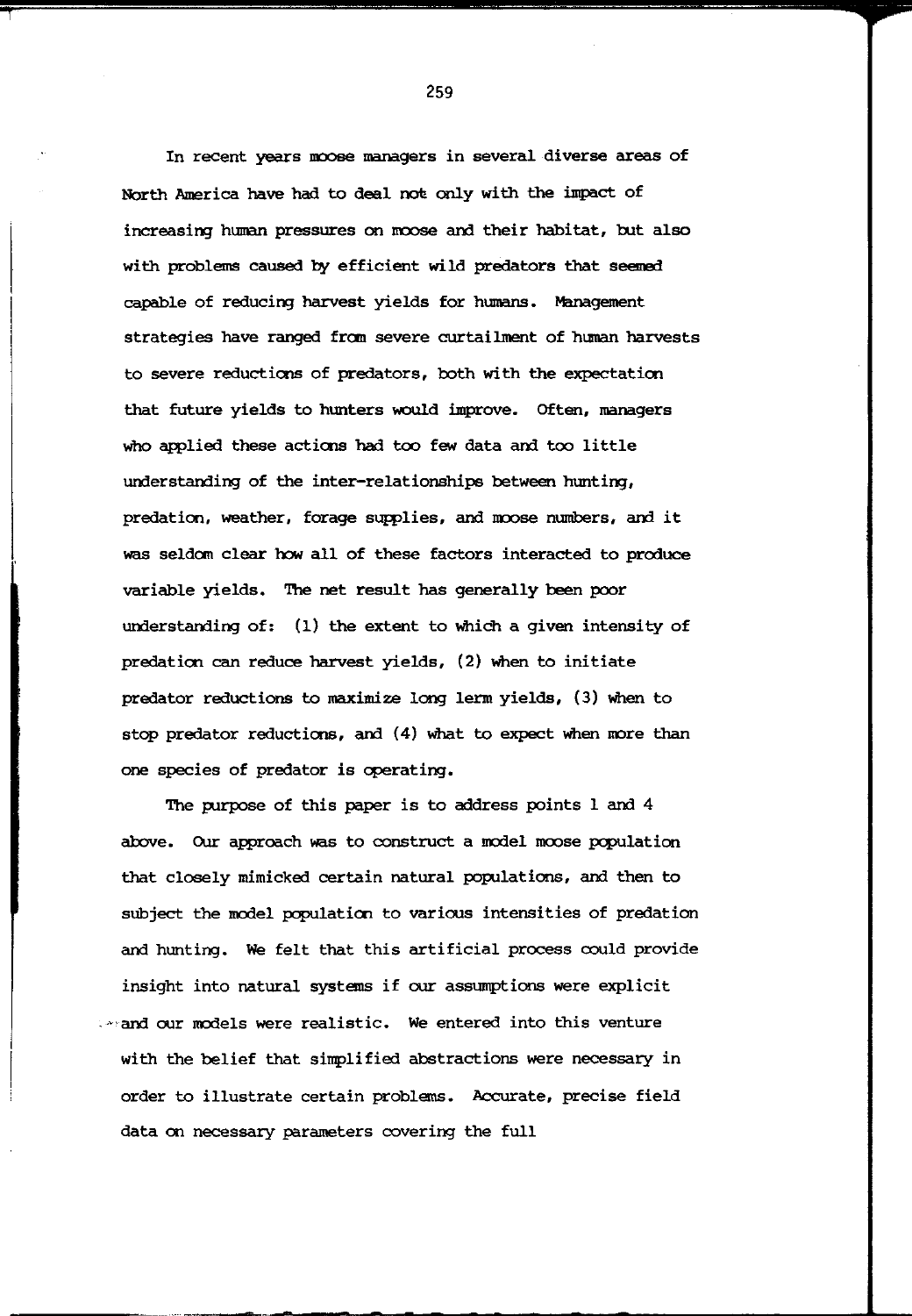range of possible interactions are oot and nay never be available. Thus, the reduction of yields by predation is a problem ideally suited to a modeling approach.

# ~/PREDATOR/HUNI'ER INl'ERACl'IOOS

Before describing our moose population model, we must first provide a conceptual model of moose/predator interactions and define relationships between hunting and predation. This will be necessarily brief but these topics are central to questions of population regulaticn, harvest theory, and one's own view of how the world works.

Caughley (1976) discussed the roles of fecundity and mortality in ungulate population dynamics and suggested that many such populations display sigmoid (if not logistic) growth curves. Sigmoid growth implies that a population ultimately reaChes an equilibrium that, in the absence of predators, is due to per capita reductions in food supply, reduced fecundity, and increased mortality. Caughley (1976) rejected the notion that ungulate populations are typically cyclic or Chaotic; equilibria are features of unquiate population dynamics. This does not deny that equilibria nay be dynamic nor does it suggest that fluctuations are rare. It does provide some fundamental concepts to those working with moose population models. Crete et al. (1981) adopted these concepts, as did we.

Caughley (1977) and McCullough (1979) suggested that predators divert deer (Odocoileus spp.) and moose populations to new and lower equilibria than those typical of predator-free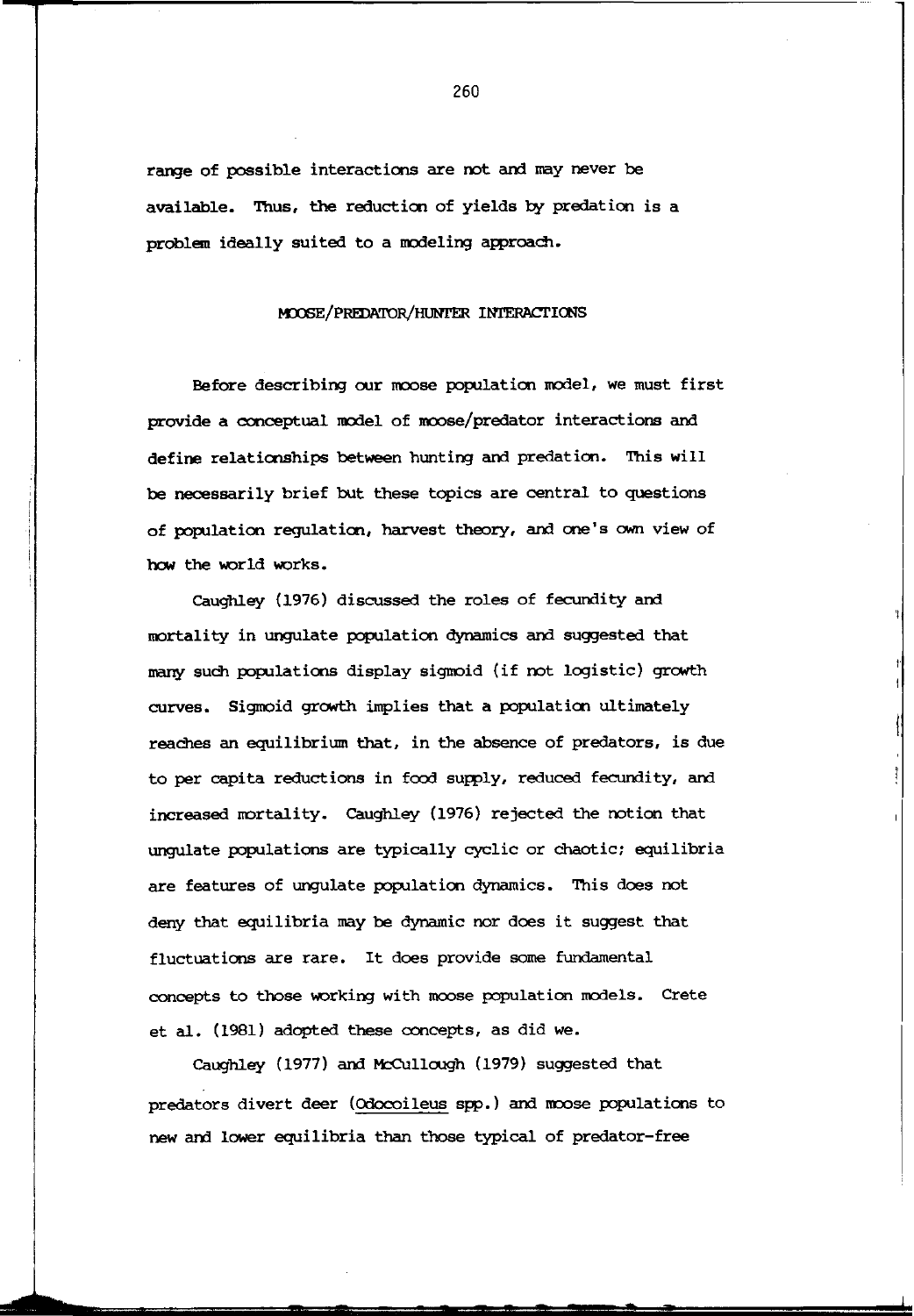environments. This assumes constant habitat conditions that might include the mature vegetation types that many North American moose populations seem to occupy. Again, this is a valuable ccnoept, but it may not apply if human exploitation of predators or prey is excessive or if habitats are transitional. Also, there is little agreement as to the relationships between predation induced equilibria and those created by food shortage and ccmpetition.

For obligate predators, nutritional constraints limit predator population growth. Rates of increase for such predators are closely tied, in turn, to per capita biomass of ungulate food supply (Keith 1983; Packard and Mech 1980). Thus, nutritional constraints are imposed by the predators themselves through their impact on prey numbers. McCullough (1979) maintained that equilibrium densities of deer were established on the deer's qualitative characteristics; selection of young, old, and infirm prey by wolves is well known. These relationships are less clear for predators such as bears whose population fluctuations may be poorly correlated with ungulate abundance. The effects of bear predation on prey numbers has received little attention.

Fundamental variables that determine the impact of predation on prey numbers for a one-prey-one-predator system include the number of prey killed per predator per year, the potential rate of increase of prey on an annual basis, and the ratio of prey to predators. If hunting acts to reduce the rate of increase of prey, the proportion of the annual increment removed by hunting must also be known. These ocncepts treat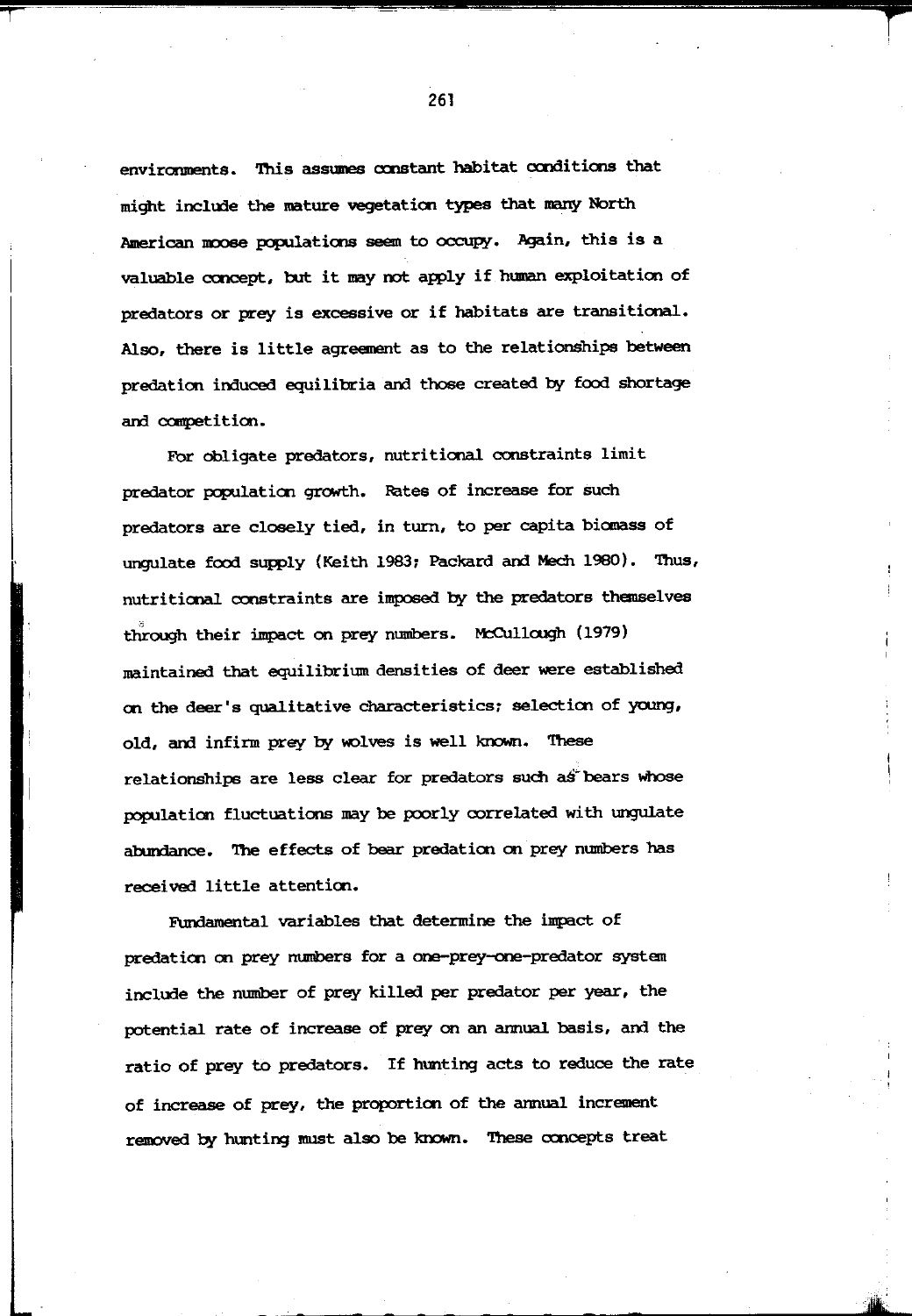predation as a force acting to reduce the rate of increase of prey below that in predator-free situations. Predator:prey ratios, annual kill rates, and rates of increase of prey are viewed as fundamental variables that each integrate numeroos others including fecundity and survival rates of prey, functional and numerical responses of predators, abundance of alternate prey, and effects of human exploitation on both predators and prey. Viewed in this way, predation loses much of the complexity and mystique that have characterized the existing literature.

Keith (1983) suggested that crude estimates of the number of prey required per predator to prevent prey populations from declining could be determined by:

 $N = \frac{K}{(\lambda - 1) (1-H)}$ 

where  $N =$  moose numbers per predator in spring before births

- $\lambda$  = potential finite rate of increase of moose
- H = proportion of annual increment of moose removed by hunting
- K = number of moose killed per predator annually.

This assumes that predation and hunting mortality are largely additive and do not merely replace other mortality factors.

This provided the elements of a simple conceptual model that underpinned our thinking about moose/predator/hunter relationships.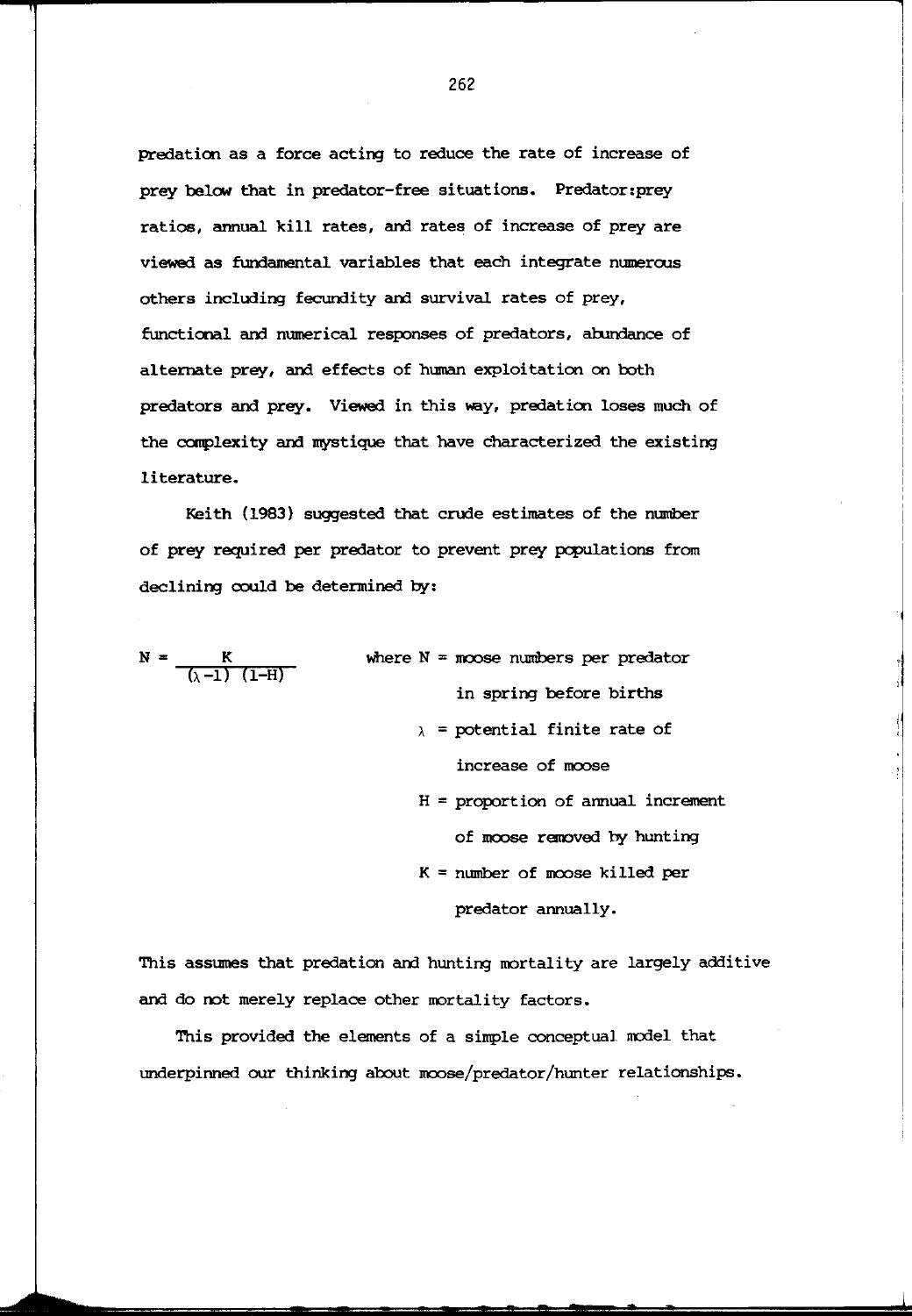# MOOSE POPULATION MODEL

The model moose population occupied a hypothetical area of 1000  $km^2$  so that when it numbered about 1000 it approximated predator-free equilibrium densities typical of interior Alaska. Reductions in birth rates began at a threshold precalving density of 0.6 moose/km<sup>2</sup> and reached minimum values at 0.8 moose/km<sup>2</sup> or higher. Mortality rates increased above densities of 1.0/km  $^2$ . Decreasing birth rates and increasing mortality as density increased produced sigmoid population growth, a maximum  $\lambda$  of 1.14, and a predator-free equilibrium density of 1.04 m $\cos\!/\mathrm{cm}^2$ . Birth rates, densities, mortality rates, and other population parameters were obtained fran the literature and fran Van Ballenberghe's unpublished data on moose populations in interior and southcentral Alaska. Age specific nortality was modified when necessary to force the model population to reach equilibrium. Fecundity and mortality parameter values are shown in Tables 1 and 2.

Table 1. Fecundity of model moose.

| Precalving Population<br>Density | Births per<br>$1 + \text{female}$    |  |
|----------------------------------|--------------------------------------|--|
| $10.6/m^2$                       | 1.15                                 |  |
| $0.6 - 0.79/km^2$                | $-0.7$ (density <sup>1</sup> ) + 2.2 |  |
| $20.8/\text{km}^2$               | 0.8                                  |  |

 $\vert$ 

**International Contract of the Contract of the Contract of the Contract of the Contract of the Contract of the Contract of the Contract of the Contract of the Contract of the Contract of the Contract of the Contract of the** I

 $\frac{1}{M}$ M $\infty$ se/mi<sup>2</sup>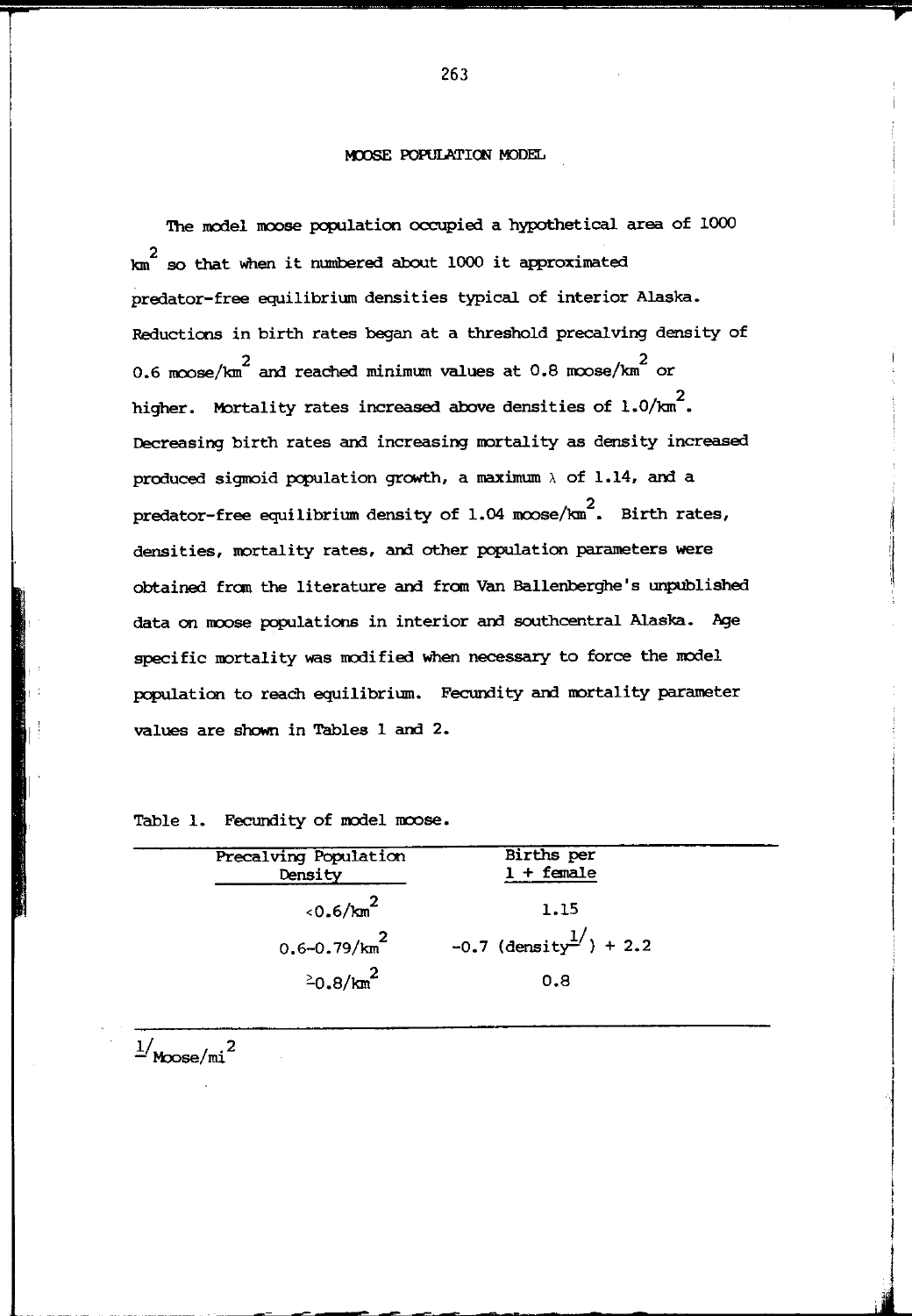Table 2. Age specific mortality of model moose under predator-free conditions.

| <u>Age</u>        |                                 | Fall Density                     |
|-------------------|---------------------------------|----------------------------------|
| $0 - 6$ mos       | $\frac{1.0 \text{ km}^2}{0.50}$ | $\frac{2}{0.60}$ km <sup>2</sup> |
| $6 - 12$ mos      | 0.10                            | 0.15                             |
| $1-2$ $yrs$       | 0.05                            | 0.10                             |
| $2-3$ $yrs$       | 0.02                            | 0.05                             |
| $3-4$ $yrs$       | 0.02                            | 0.05                             |
| $4-5$ yrs         | 0.02                            | 0.05                             |
| $5-6$ yrs         | 0.03                            | 0.05                             |
| $6-7$ yrs         | 0.03                            | 0.05                             |
| $7-8$ $yrs$       | 0.03                            | 0.05                             |
| $8-9$ $\gamma$ rs | 0.05                            | 0.05                             |
| $9-10$ yrs        | 0.07                            | 0.07                             |
| $10-11$ $yrs$     | 0.10                            | 0.25                             |
| $11-12$ $yrs$     | 0.10                            | 0.25                             |
| $12-13$ $yrs$     | 0.15                            | 0.25                             |
| $13-14$ yrs       | 0.20                            | 0.40                             |
| $14-15$ yrs       | 0.30                            | 0.40                             |
| 15-16 yrs         | 0.40                            | 0.40                             |
| $16-17$ $yrs$     | 0.50                            | 0.50                             |
| $17-18$ yrs       | 0.50                            | 0.50                             |
| 18-19 yrs         | 0.50                            | 0.50                             |
| 19-20 yrs         | 0.50                            | 0.50                             |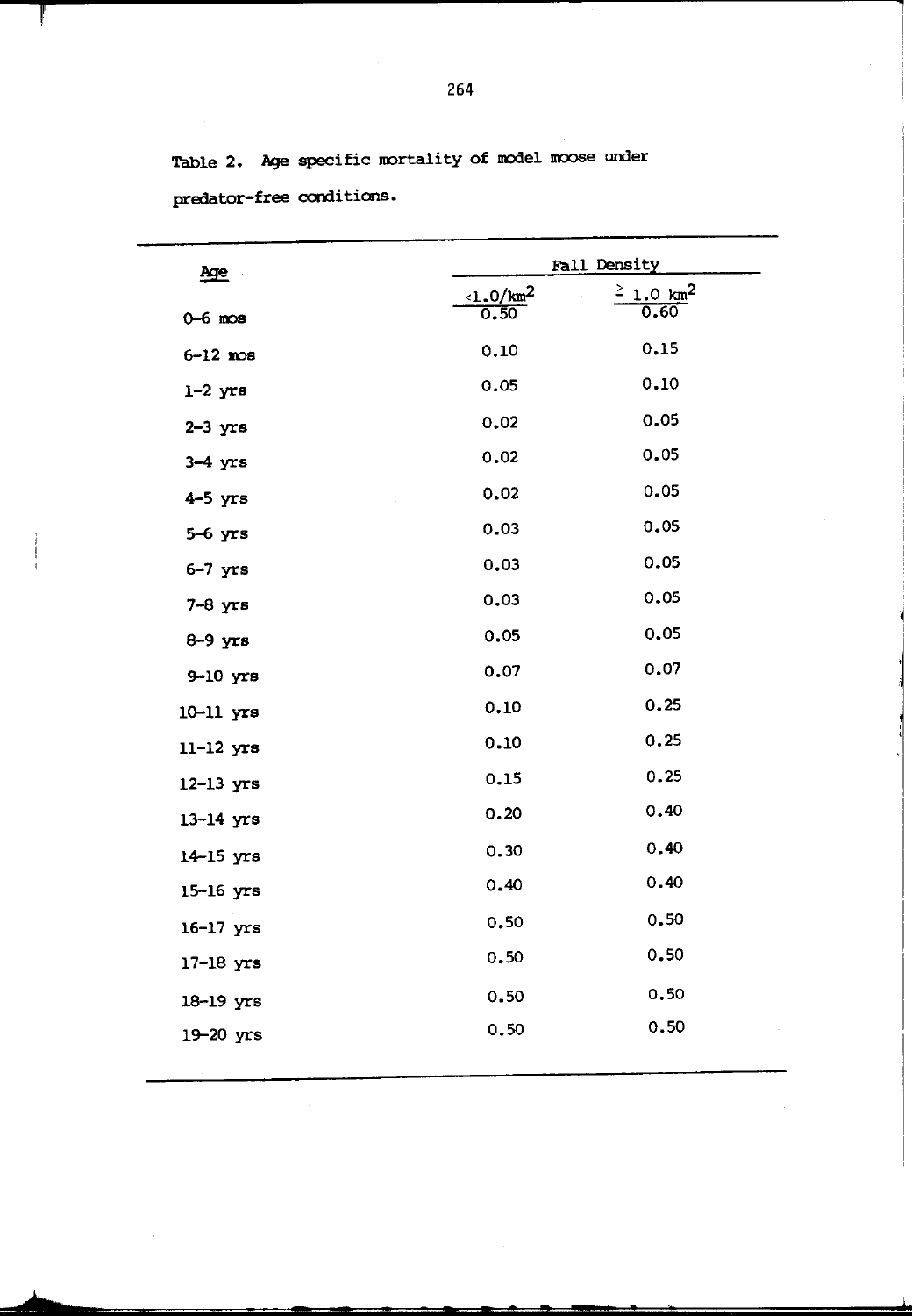The simulation model consists of data files that store information on moose population parameters and certain model outputs and programs that provide for modifications to the files, calculate moose numbers, and print out selected information generated by the model. The model population has an age distribution of 21 cohorts that have age specific mortality rates. Given certain initial conditions, the model calculates calf crops, calf mortality during summer, and adult and calf mortality during winter, all en the basis of rates that vary with density, and then prints out population statistics for December 1 of each year.

We recognize that age specific mortality and fecundity rates in nature are variables, not constants, and that stochastic, not deterministic, processes are common. But all models must be simplified abstractions of nature that focus on fundamental relationships. Deterministic approaches do not necessarily sacrifice insight; they do confine the spectrum of possible outcomes. We chose to use a model that closely follows processes that characterize moose populations and that employs reasonable data from one part of North America. Our goal throughout was to concentrate on relationships rather than strive for accuracy of predicted numbers.

## Hunting and Predation

! i

The model population could be subjected to hunting and/or predation for any series of years chosen by the user. We normally loaded selected cohorts and allowed 50 years to pass in order to approximate a stable age distribution. Hunting and/or predation were then applied for an additional 20 years before we examined moose

je za najveći pod najveći za najveći za najveći za najveći za najveći za najveći za najveći za najveći za najv

:

.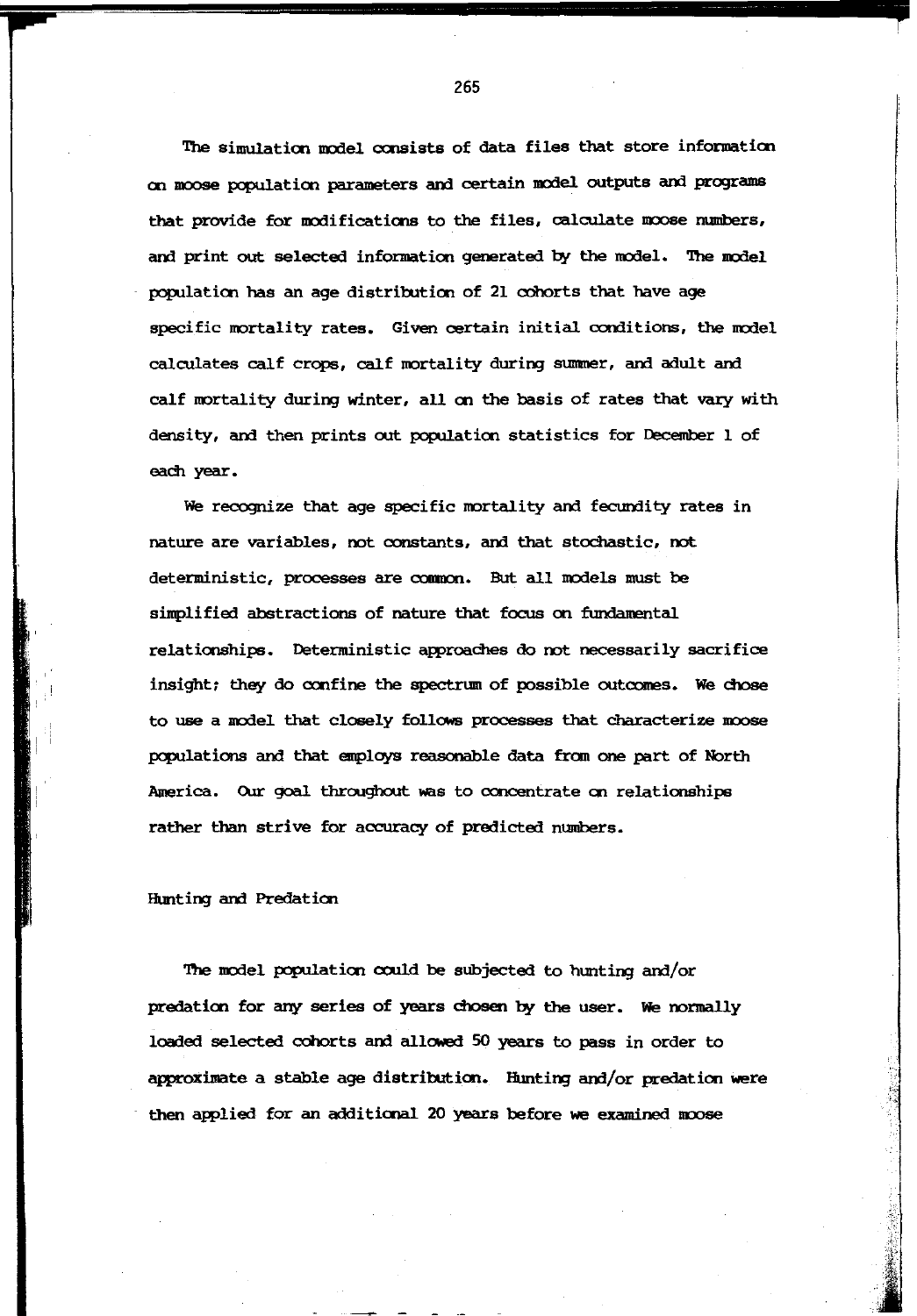population statistics.

Bulls, cows, or both could be hunted in the model population. Vulnerability factors were those of Crete et al. (1981) wherein young bulls had the highest vulnerabiltiy. Adult sex ratios were therefore slightly skewed toward females after several years of hunting. For bull only hunting we employed the hunter/effort curve of Crete et al. (1981) such that maximum bull yields occurred at bull densities of 0.18 bulls/km2 or higher. This was used to prevent bull:cow ratios from attaining excessive skewness.

Bear and wolf predation on model moose were considered to have fundamentally different demographic effects. Recent literature (Ballard et al. 1981, Franzmann et al. 1980) suggests that bear predation acts mainly to lower calf survival. Accordingly, we simulated bear predation by increasing mortality rates of calves during their first 6 months and assuming that predation on adults was compensatory. Wolf kill rates were modified from the data of Fuller and Keith (1980). One pack of wolves feeding exclusively on moose during winter was assumed to kill 63 moose annually, distributed among age groups as shown in Table 3. The age distribution of any total kill for wolves was determined from these proportions. Recent literature (Peterson 1977) suggests that annual kill rates are relatively constant for wolf packs of varying sizes. We assumed that all mortality of 12 year-old or older moose was due to predation whenever wolves killed 40 or more moose per year.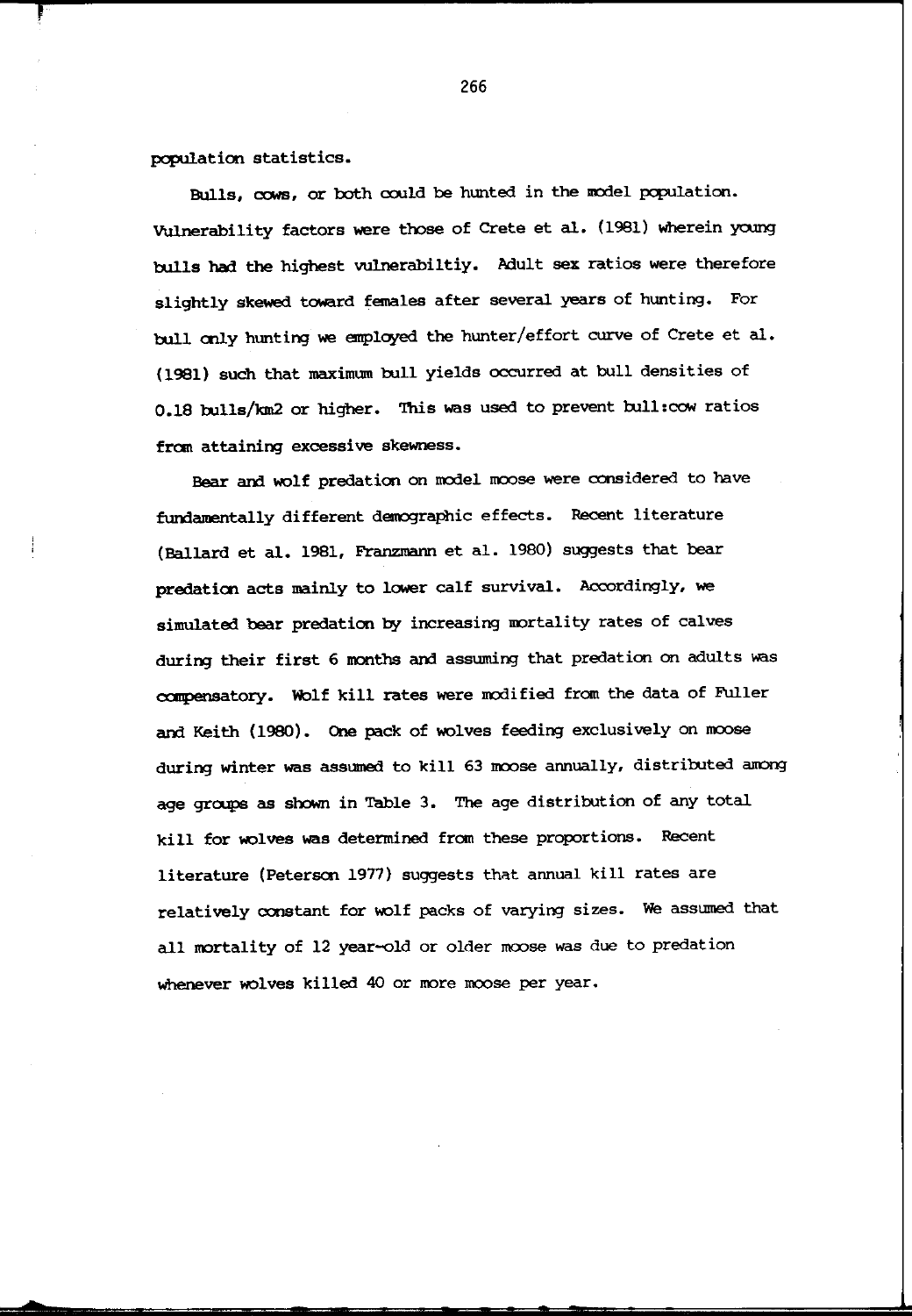|        | Total kill |               |  |
|--------|------------|---------------|--|
|        | Sumer1/    | Winter        |  |
| Adults | 5          | 36            |  |
| Calves | 3          | 19            |  |
|        |            |               |  |
|        |            | Proportion of |  |
|        | Age        | adult kill    |  |
|        | 1          | 0.15          |  |
|        | $2 - 6$    | 0.15          |  |
|        | $7 - 11$   | 0.25          |  |
|        | $12 +$     | 0.45          |  |

Table 3. Age distribution of wolf killed moose by seasonal periods.

 $1/\text{Summer} = 15$  May - 15 September

### MODEL OUTPUTS

Of the many possible simulations combining various predation rates and hunting intensities we focused on only those few that best illustrated certain conditions in Alaska. For example, our estimated yields do not include calves because calves are not typically harvested here. Thus, our maximum sustained yields (MSY) are numerically lower than those theoretically possible and lower than those derived for European moose populations (Ericksson and Sylven 1979).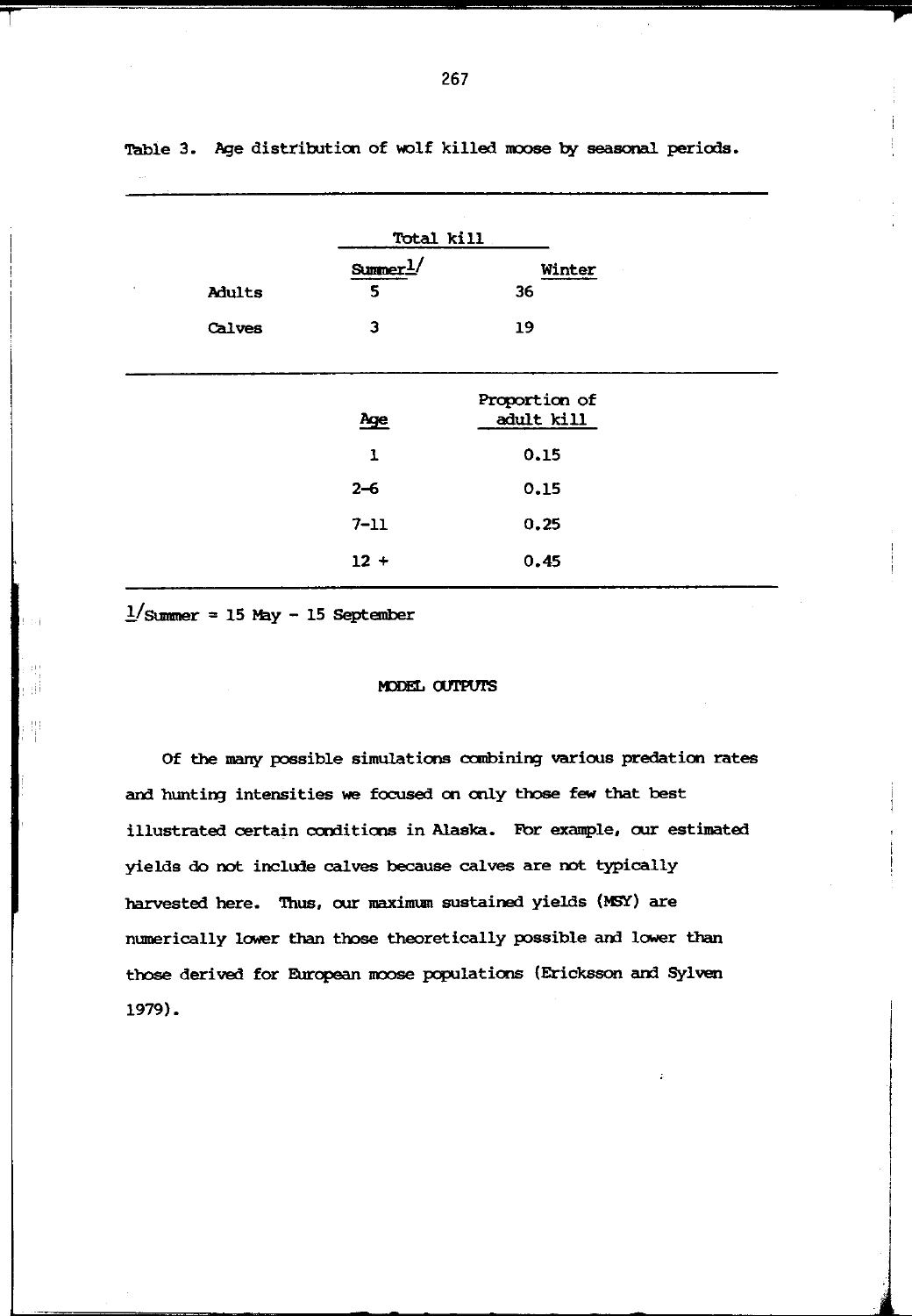MSY Simulations Without Predators

In the absence of bears and wolves, the model moose population grew to a mean equilibrium of 1042 with a maximum  $\lambda$  of 1.14. As density increased, fall calf:oow ratios fell from a maximum of 42:100 to 25:100 at equilibrium. Sex ratios of adults were even throughout.

By extracting constant annual harvests fran the population after it had reached equilibrium, we estimated MSY for bull only hunting and for either sex hunting by the technique of successive approximations. referred to as the sturdy workhorse of wildlife management by Caughley (1976). Iensity constraints on the harvest allowed bull:oow ratios to fall as low as 32:100 with bull only hunting; MSY of bulls with these constraints was 55. Up to 75 bulls could be harvested annually with bull oow ratios as low as 12:100, but this was not deemed a satisfactory management goal. Mean equilibrium at MSY of 55 was 1019 with fall calf:cow ratios of 25:100. Clearly, the model mimicked natural populations subject to bull harvesting strategies in that total munbers remained high with accanpanying low productivity  $(McCullouqh 1979)$ .

MSY when both bulls and cows were harvested totalled 100 at a mean equilibrium of 739. Mult sex ratios reflected the higher vulnerability of bulls to hunting and stabilized at 61:100. Fall calf:oow ratios, as expected, were much higher than those occurring with bull only hunting; they averaged 40:100. The well known tendency of populations to decline when harvests exceed MSY only slightly was illustrated when harvests of 105 moose per year were attempted. This produced rapid population declines.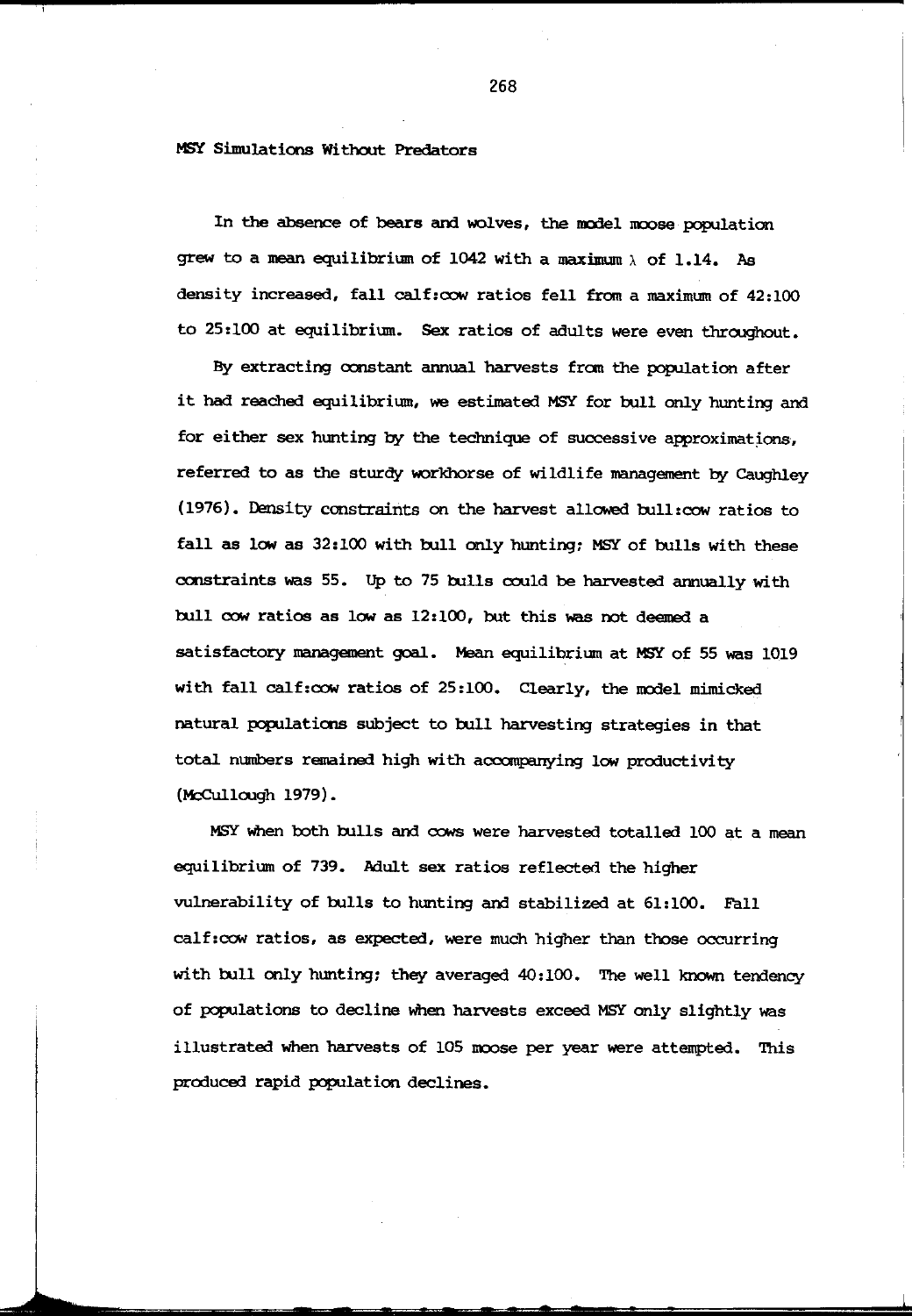Our assumption that hunting moratility and natural mortality were additive resulted in a conservative MSY compared to natural populations. For either sex hunting, MSY cropped 12% of the prehunt model population of 839 total moose. MSY could be increased numerically if calf harvests were a viable cption.

# Wolf Predation and MSY

 $\sqrt{2}$ 

I'' I

把

With hunters and bears absent. MSY for wolves was 95 moose annually at a mean equilibrium of 834 moose. Wolf and human MSY differed slightly because wolves and humans selected different categories of moose (as they do in nature) and each category made different demographic contributions.

MSY for humans resulting fran rull only am either sex harvests at varying wolf predation intensities are shown in Tables 4 and 5, respectively. When the annual kill for wolves is 60, thus approximating the kill for one pack, either sex MSY for humans is only 40 or 40% of MSY under wolf-free conditions. However, bull-only MSY for humans at the same wolf predation level is also 40 or 73% of that without wolves. Of major importance here is the difference in equilibrium for these two scenarios, 766 vs. 916. With either sex hunting near MSY density, a slight increase in harvest would send the population into a sharp decline accelerated by rapid changes in wolf:moose ratios. With bull only hunting the margin for error is much greater because an increased harvest would only further distort the adult moose sex ratio. In addition, the higher equilibrium with bull only hunting would provide more relative insurance against sharp declines due to altered wolf: moose ratios.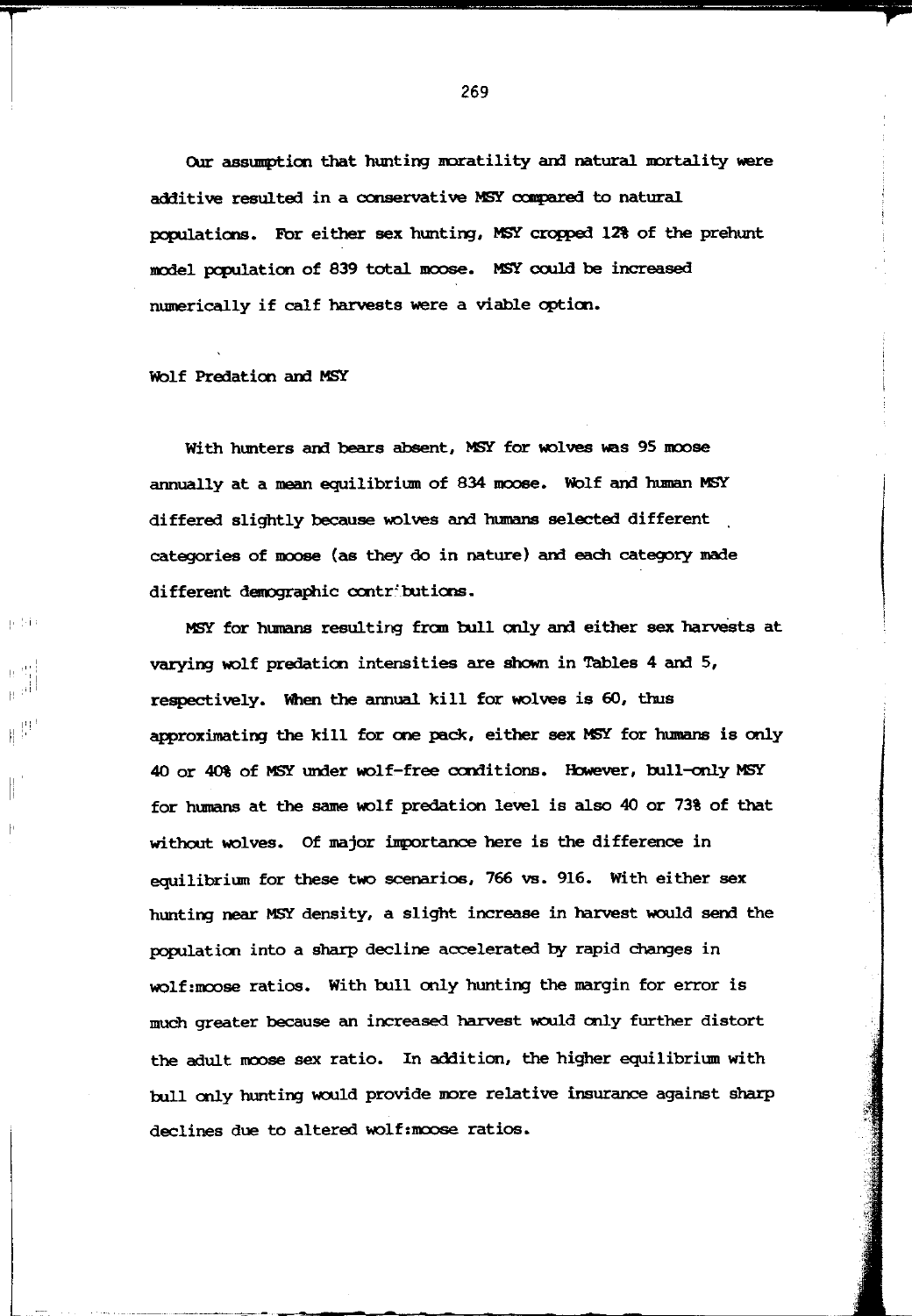Table 4. Equilibrium moose numbers at various wolf and human kill rates for the model moose population. Human harvests are bulls and cows; bears were absent.

|                  |                 | Annual wolf kill |                  |                |                  |
|------------------|-----------------|------------------|------------------|----------------|------------------|
| Human<br>Harvest | $\overline{20}$ | $\overline{40}$  | $\underline{60}$ | $\frac{70}{2}$ | $\underline{80}$ |
| 20               | 992             | 919              | 893              | 860            |                  |
| 30               | 886             | 885              | 880              |                |                  |
| 40               | 876             | 876              | 766              | -              |                  |
| 50               | 863             | 869              | -                | ببيد           |                  |
| 60               | 853             | 823              |                  |                |                  |
| 70               | 817             | 640              |                  | -              |                  |
| 80               | 654             |                  |                  | ٠              |                  |
| 90               | ÷               |                  |                  |                | -                |
|                  |                 |                  |                  |                |                  |

Table 5. Equilibrium moose numbers at various wolf and human kill rates. Human harvests are bulls only; bears were absent.

|                  | Annual wolf kill |                |     |                 |            |  |
|------------------|------------------|----------------|-----|-----------------|------------|--|
| Human<br>Harvest | $\overline{20}$  | $\frac{40}{5}$ | 60  | $\overline{80}$ | <u>100</u> |  |
| 20               | 997              | 996            | 913 | 904             |            |  |
| 30               | 994              | 995            | 912 | 900             |            |  |
| 40               | 1006             | 995            | 916 |                 |            |  |
| 50               | 999              | -              |     |                 | -          |  |
| 60               |                  |                | -   |                 |            |  |

*/* "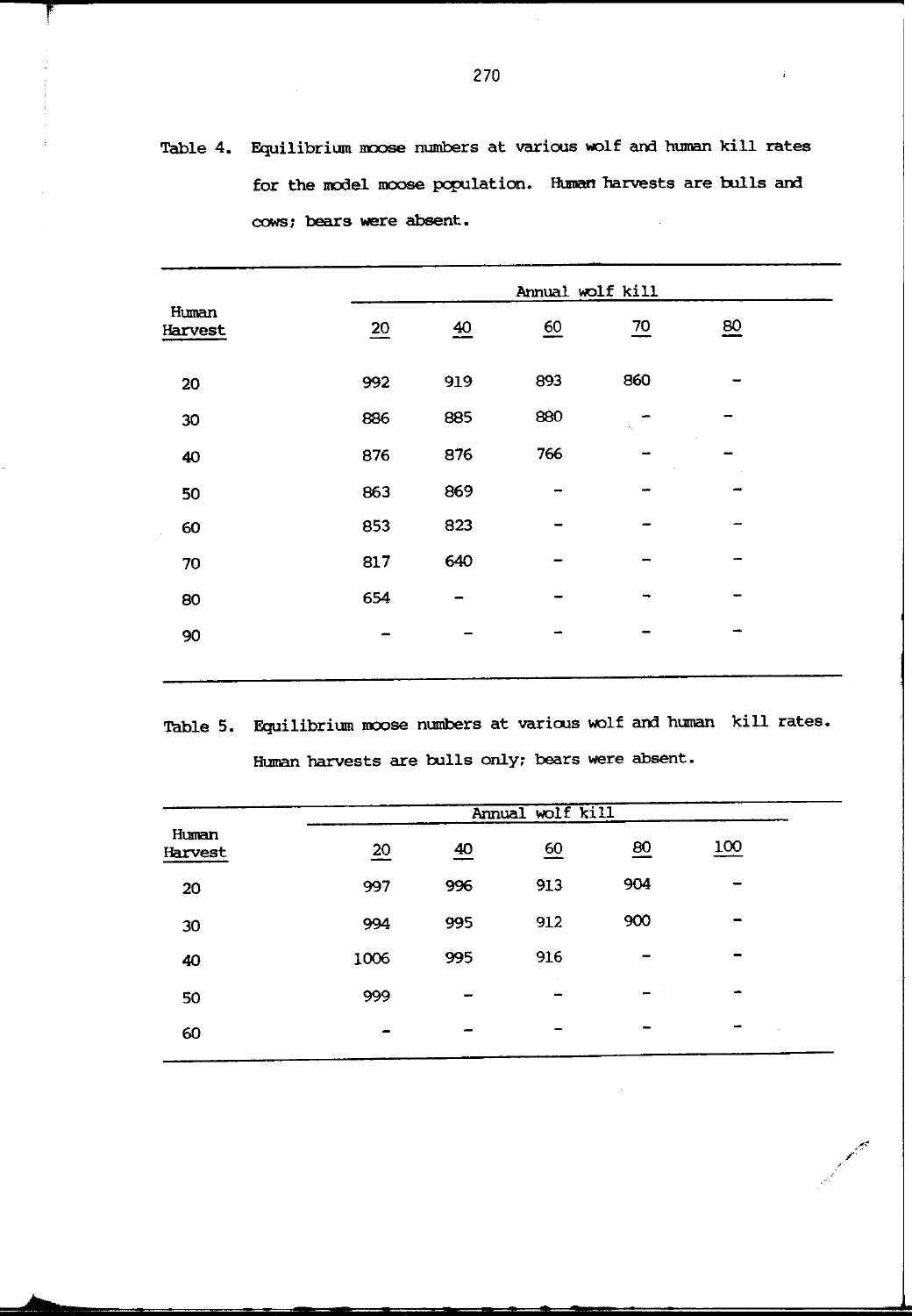Bear Predation and MSY

Simulated effects of increasing calf mortality en equilibrium number,  $\lambda$  , and fall calf:cow ratios are shown in Table 6. Predation

Table 6. Effects of increasing calf mortality on certain population statistics of model moose. Hunters and predators were absent.

|    | Calf Mortality |                                                       |        | Maximum                 | At      | December calves: 100 cows                 |  |  |
|----|----------------|-------------------------------------------------------|--------|-------------------------|---------|-------------------------------------------|--|--|
|    |                | Low Density <sup>1</sup> / High Density <sup>2/</sup> | Number | Equilibrium Finite Rate | Maximum | At<br>of Increase Growth Rate Equilibrium |  |  |
|    | 0.5            | 0.6                                                   | 1042   | 1.14                    | 42      | 25                                        |  |  |
|    | 0.5            | 0.7                                                   | 992    | 1.14                    | 42      | 20                                        |  |  |
| e. | 0.6            | 0.7                                                   | 981    | 1.11                    | 35      | 20                                        |  |  |
|    | 0.7            | 0.7                                                   | 957    | 1.05                    | 28      | 20                                        |  |  |
|    | 0.75           | 0.7                                                   | 808    | 1.05                    | 24      | 20                                        |  |  |
|    |                |                                                       |        |                         |         |                                           |  |  |

 $\frac{1}{a}$   $<$  1 moose/km<sup>2</sup>

 $2^{2}$   $\geq$  1 moose/km<sup>2</sup>

by bears can lead to mortality rates as high as 0.75 during the first 6 months of life for certain Alaska moose populations; this can severely depress numbers, growth rates and calf:cow ratios to the point where additional kills by either humans or wolves could produce rapid declines of moose. For example, at this level of bear predation, MSY for wolves is only 15 at an equilibrium of 699 moose with no allowable harvest for humans.

We arbitrarily adopted calf mortality rates of 0.7 and 0.7 for low and high density mortality during the first 6 months of life,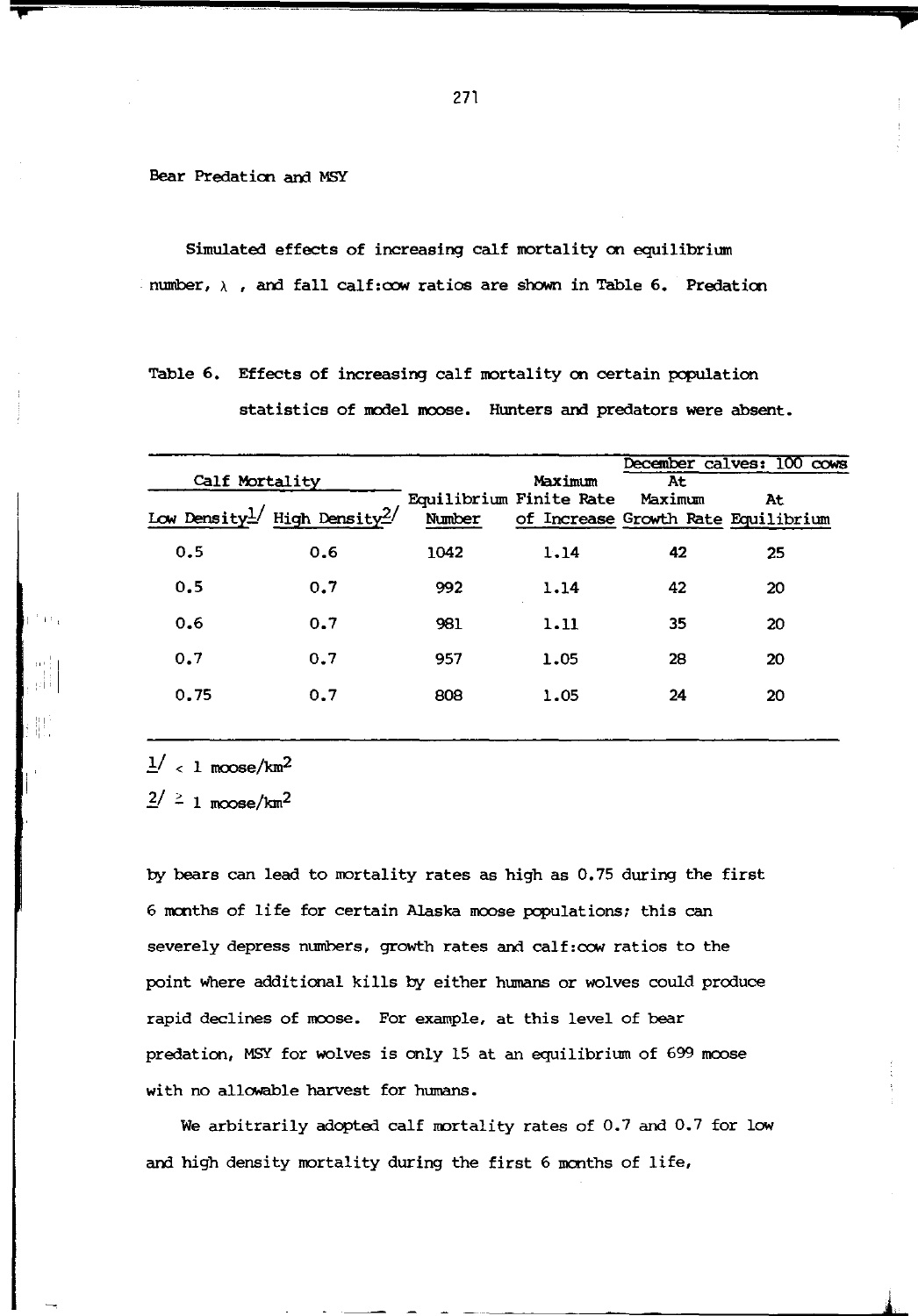for our bear scenarios. At these mortality rates with wolves absent MSY for humans is 40 moose per year irrespective of whether bulls and cows or bulls alone comprise the harvest. This was identical to the bear-free scenario When wolves killed 60 moose per year. Similar cautions apply regarding the dangers involved in increasing either sex harvest yields beyond MSY levels.

Finally, when bear predation at our specified intensity is acting, at What level of wolf predation did MSY for humans drop to zero? For MSY calculated for either sex harvests, this occurred at an annual wolf kill of 45 and an equilibrium of 623 moose. However, bull only harvests could still be extracted from such a moose population at a MSY of 20 per year.

#### MANAGEMENT CONSIDERATIONS

In Alaska during the 1970's several important moose populations declined greatly fran peaks reached in the early to mid-1960's. This occurred during a time when demand for moose by hunters was increasing and more emphasis on meat production for subsistence uses was occurring. Wolf and bear densitites were generally high throoghout the state. Despite efforts to reduce human harvests after moose declines had begun, moose populations generally continued to decline. In the early 1980's most have stabilized following predator population declines, and one, the Tanana Flats population, has increased dramatically as a result of intensive wolf control applied for several years.

It is oot surprising that the rate of decline of these populations was extreme in light of the rapid declines model moose displayed when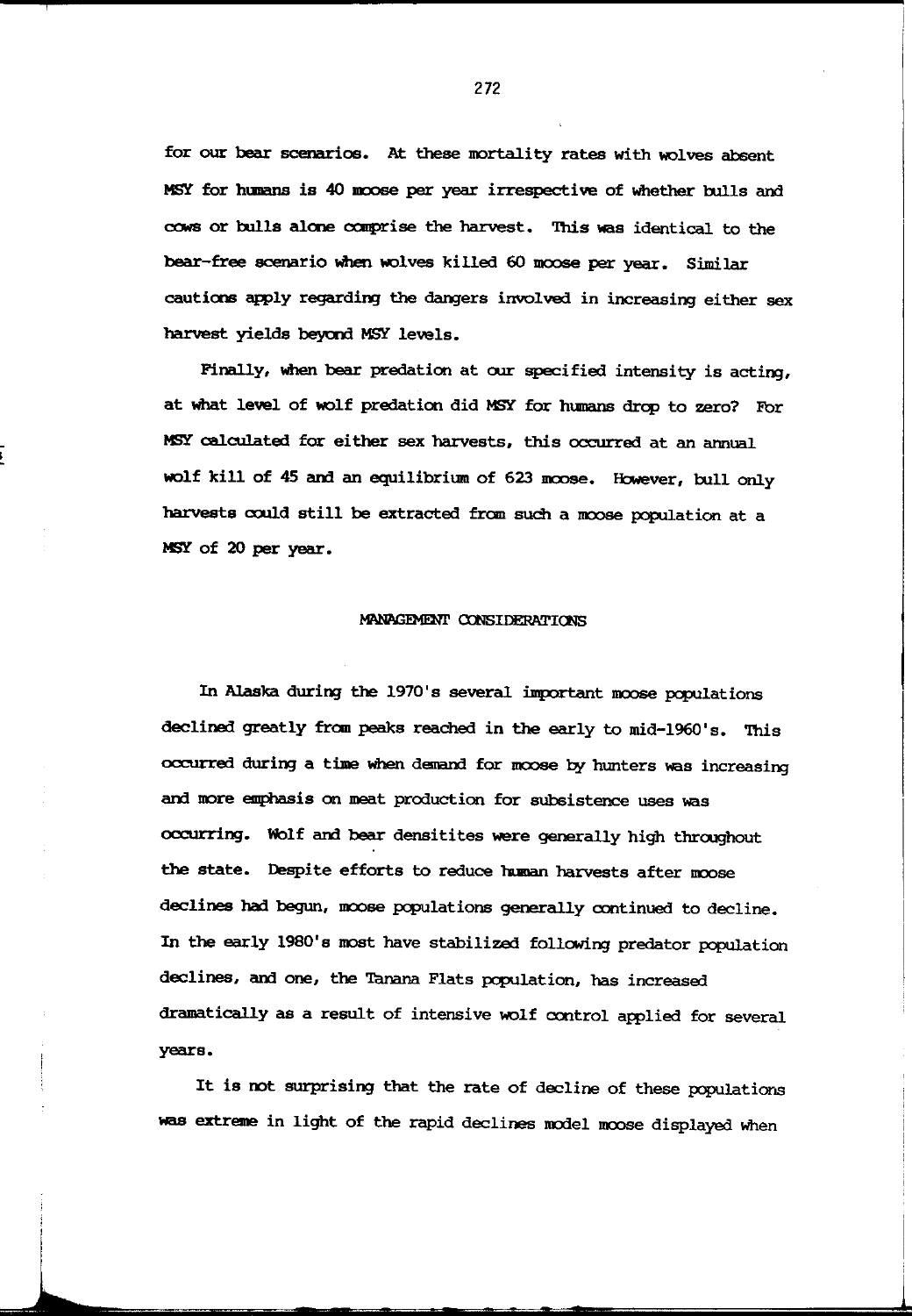subjected to slight increases in harvests above MSY. Of the various factors contributing to the moose declines in Alaska, hunting emerges as one of the most significant when cows as well as bulls were shot, and when large numbers of hunters had long seasons and good access to populations that were subject to intense bear and wolf predation.

Modeling exercises point out the need for good data in order to derive accurate predictions and adjust management actions. Data on numbers of moose and predators are critical but are often too expensive or too difficult to obtain over large areas. The rate at which moose management in the north evolves from an art to a science may well depend on how well moose biologists can census moose and predators in the future. Those who gather field data and employ simulation models must strive for better measurements of age specific death rates of moose and better understanding of variations in  $\lambda$  from population to population.

一年1月

McCullough (1979) suggested that several aspects of cervid management were not at all cbvious: saae, in fact, were counterintuitive. One less than obvious conclusion that emerged fran our simulations is that as predation increases, MSY for bull only and MSY for either sex harvests tend to converge. This is in marked contrast to predator-free conditions wherein yields are much higher when both sexes are harvested.

Finally, one management lesson stands out as a result of these simulations - bull only hunting appears to be the only viable option for moose heavily killed by bears, wolves, or both. Even under intense predation by bears and wolves there is normally some room for bull harvests, albeit at only a small fraction of the yield possible when predators are absent. The manager who recommends a limited bull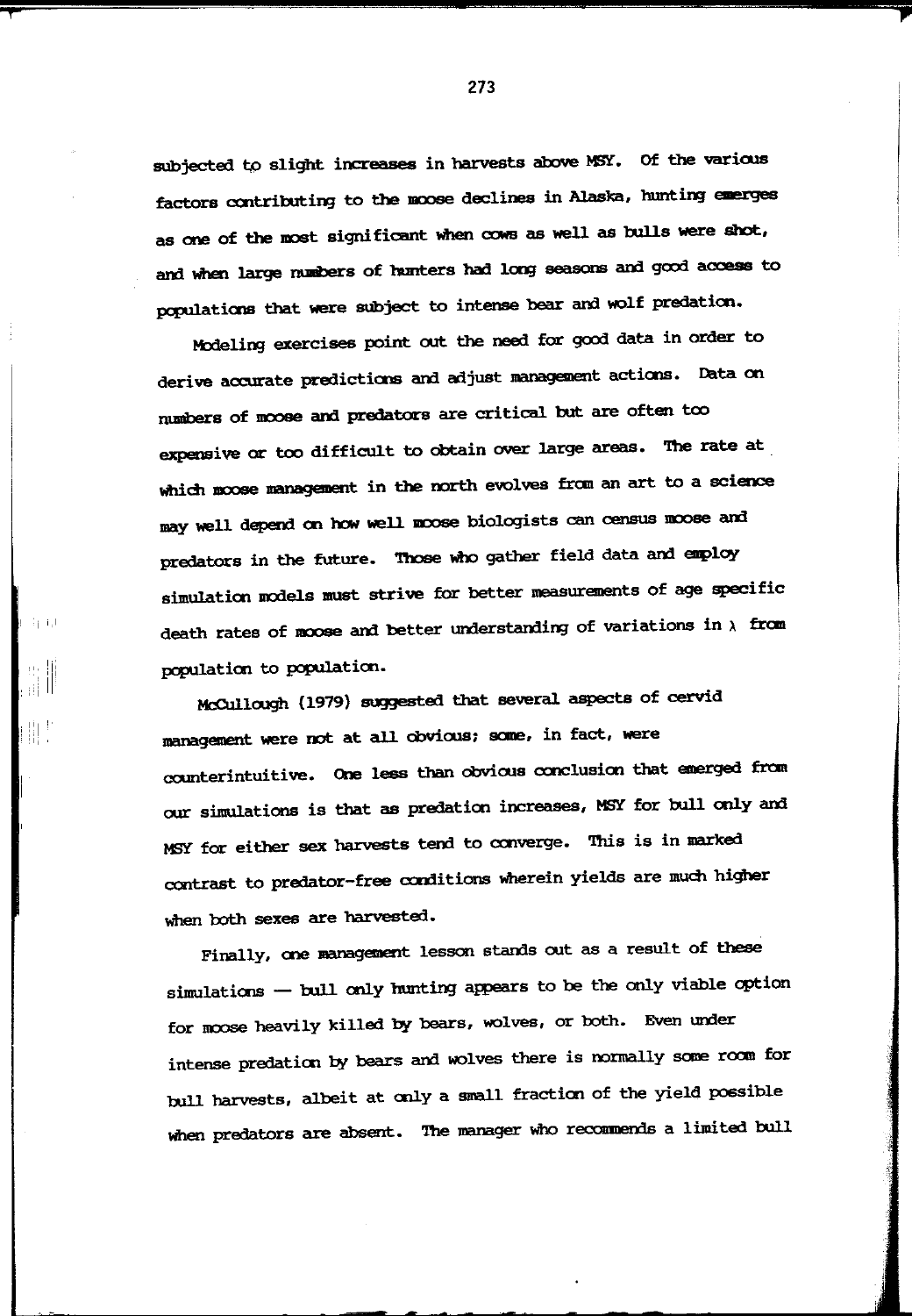harvest when predators are dense will not be courting disaster, unlike his colleague who tries to hunt cows as well as bulls.

#### **REFERENCES**

- BAllARD, W. B., T. H. SPRAKER, and K. P. TAYLOR. 1981. Causes of neonatal moose calf mortality in southcentral Alaska. J. Wildl. Manage. 45(2): 335-342.
- CAUGHLEY, G. 1976. Wildlife management and the dynamics of ungulate populations. Adv. Appl. Biol. 1: 183-247.
- . 1977. Analysis of vertebrate populations. John Wiley and Sons, N.Y. 234 pp.
- CRETE, M., R. J. TAYLOR, and P. A. JORDAN. 1981. Optimization of noose harvest in southwestern Quebec. J. Wildl. Manage. 45(3): 598-611.
- ERICKSSON, J. A., and S. SYLVEN. 1979. Results of simulation studies for optimum meat production from the Swedish moose population. Proc. N. Am. Moose Conf. Workshop 15: 32-53.
- FRANZMANN, A. W., C. C. SCHWARIZ, and R. O. PETERSON. 1980. Moose calf nortality in summer on the Kenai Peninsula, Alaska. J. Wildl. Manage. 44(3): 764-768.
- FULLER, T. K., and L. B. KEITH. 1980. Wolf population dynamics and prey relationships in northeastern Alberta. J. Wildl. Manage. 44: 583-602.
- KEITH, L. B. 1983. Population dynamics of wolves. In L. Carbyn ( Fd. ) • Wolves: their biology, status, and management in Canada and Alaska. Canadian Wildl. Serv. Rep. No. 45. (in press).